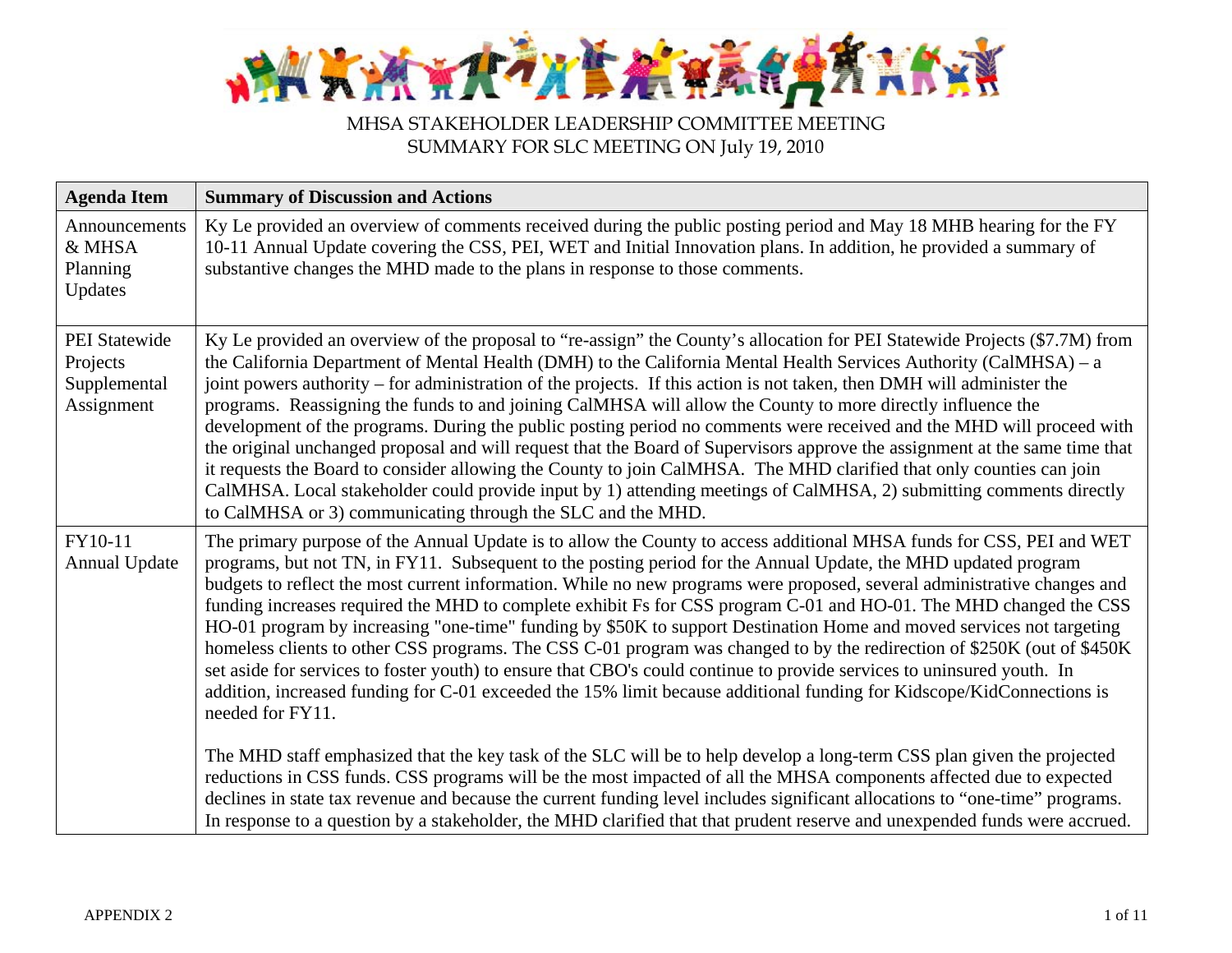

Innovation Plan  $\parallel$  An overview was provided of the substantive changes uniformly made to all Innovation plans as a result of prior comments from the: OAC, MHB May 18 public hearing, MHD staff reviews, and additional stakeholder input through public input meetings. The MHD shared plans for project implementation including staffing, evaluation, and the role of the Learning Advisory Committees. Prior to the July 19 meeting, the MHD worked with small groups of stakeholders to develop a presentation about each project and select stakeholders to present to the SLC and MHB. During the meeting, 2-4 stakeholders for each project presented about the significant substantive additions made to the plans in response to comments.

### **INN Comments/Responses at July 19 SLC meeting**

#### INN Projects ‐ General Questions

**Who decided 2 yrs or 3 yrs?** Stakeholders involved in project planning gave input to the length of time planned for each project. Project *duration is defined as sufficient to evaluate and determine the efficacy of a model being tested.*

When establishing a clinic location shouldn't it be necessary to be along a bus route? *The accessibility of public transportation is an important factor to be considered when in determining project location.*

Overhead costs-explain difference between what is on the INN grant proposal and what is being presented? The INN admin budget is for 2.0 FTE to operationalize the projects in a timely manner; existing 1.0 FTE- coordinator and a significant amount for evaluation of projects.

### INN‐01 Early Childhood Universal Screening

Could there be community screening to identify children not seen in the doctors' offices? First 5 screens kids in courts, Child Welfare Dept, and Juvenile Justice system, Head Start, Early HS, planning to move to S County Health clinics and SJ health clinics, and power pre-school. Any privacy issues with this process? HIPAA and other confidentiality requirements will be presented to parent before they begin screening. How will literacy levels, language needs, human factors related to use of technology be taken into account? *Leveraged resources from* partner agencies and some degree of staffing will be directed to assisting parents/caregivers to complete screens.

### INN‐02 Peer Run TAY Inn

**Further clarify the budget increase.** Initially the amount of funding allocated was sufficient to augment an existing program. The current *amount allocated reflects sufficient funding to create a new program without leveraged resources* **Are transportation issues being considered?** Provide bus passes, center would be located close to public transport. Youth would spread the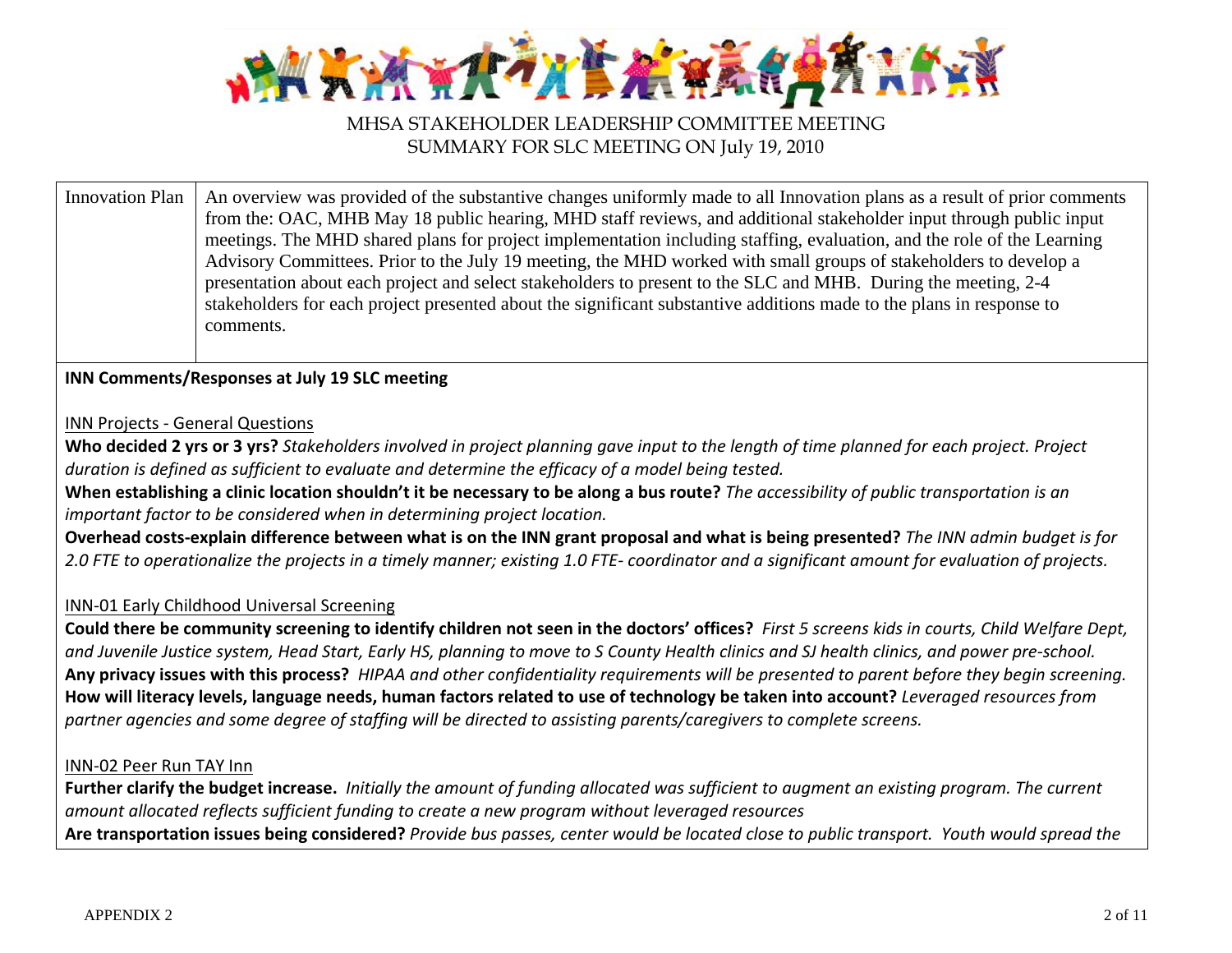

*word to other youth about this service.*

Need to address the upheaval of recent immigrants. Immigrant transition age youth (including those who are undocumented) are *particularly high‐risk and require culturally and linguistically competent responses.*

**Peer volunteers – who would supervise the peer volunteers?** The peers would be paid staff, supervised by other paid staff, some of whom *would not be peer partners.*

**If we spend less can funds be rolled into other INN projects?** *Yes.*

**Is there enough staffing?** Supervisors, shift supervisors and program managers‐ all would be paid, including the youth. Budget narrative is <sup>a</sup> prorated budget. Summary table of budget is <sup>a</sup> full annual budget. There is sufficient staffing to procure <sup>a</sup> program with this model. With this staffing model, there are 12.2 FTE instead of the 6.0 originally planned for. **How many youth will be served?** *8‐10 to stay overnight. Plus drop in day time services.*

INN‐03 MH Disorders in Adults with Autism and Developmental Delays

Will the program penetrate into ethnic communities who speak languages other than English? While the purpose of the project is not to test whether the new approach increases access to services for underserved communities, the provider will need to provide services in a *culturally competent manner for those in the program.*

### INN‐04 Older Adults

If an older adult is isolated due to prolonged illness, would they still be able to benefit from the project? For older adults referred to the project with health, mental health or other service needs, the project has significant provision for case management, referrals, and service *linkage beyond the 12 weeks in which the main program offering is delivered.*

Are there plans to outreach to non-English speaking older adults? Yes. The project anticipates the hiring of Spanish, Vietnamese, and *English‐speaking staff.*

**Are there 4 full time staff?** *Yes*

**Is isolated older adult living alone?** Older adults served by the project may be physically or emotionally isolated.

Are you starting a new story telling program or certified in current program that exists? The program model will modify existing best *practices.*

**How will you engage the family?** *Family members will be actively involved in process of reminiscing.*

**How was 2 years funding decided?** With 2 years, we would have 5 cycles and would have enough data to determine if the project is *beneficial and effective*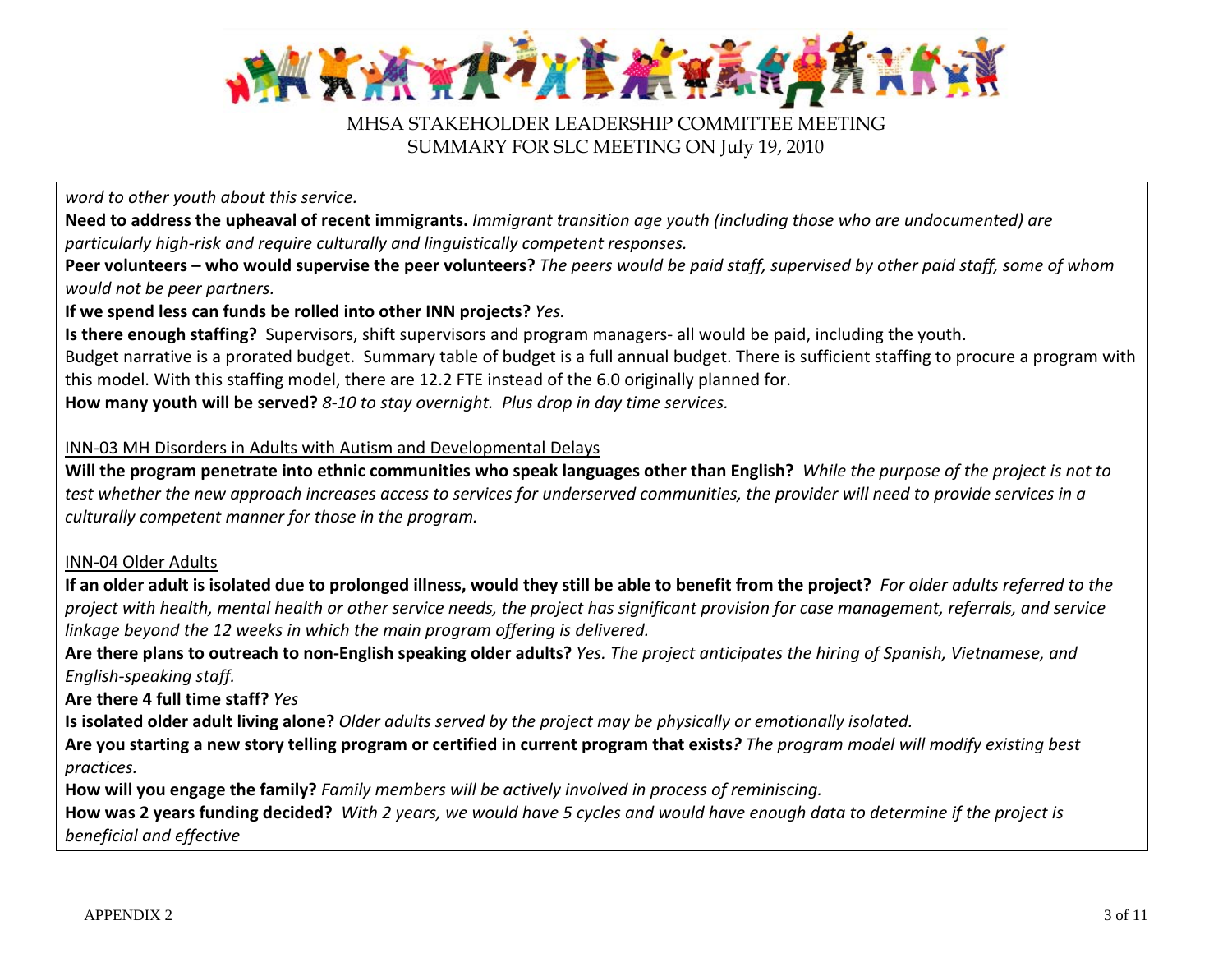

Many older adults with families who are isolated experience abuse and other issues. True. The project needs to be a collaborative effort, working with EPS, law enforcement, across agencies.

#### INN‐05 Multi‐Cultural Center

**There are divided ethnic communities? How will you address this?** Everyone will have to work together on a daily basis. Staff will work with *ethnic groups to resolve conflicts and identify inter‐ethnic strategies to address problems.*

When looking at penetration of mental health services and languages, several languages are not represented at all. Also languages not represented in ECCAC. (Indian, Farsi) It may be necessary to direct some resources from the project to reach out to ethnic communities not *represented in ECCAC groups. All cultural groups are welcomed.*

### INN‐06 Transitional Services to Newly Released Inmates

Will there be a volunteer or staff who accompanies newly released inmate? Project staff will work with DOC to facilitate in-reach access for discharge planning. The faith-based groups will affirm housing, transportation, medication. A Project Coordinator will arrange for training *and connectivity to existing services to ensure ongoing support.*

### INN‐07 Mental Health Law Enforcement Post Crisis Response

**Are the police debriefed in this proposal?** Yes. Law enforcement representatives will participate on the learning advisory committee for the project, which will convene bi-monthly. However, the project staff and the Learning Advisory Committee will still need to determine the extent *to which individual officers involved in the incidents will participate in de‐briefings.*

### INN‐08 Interactive Video Scenario Training

**Who will participate?** Mental health department law enforcement liaisons, consumer and family representatives, and other stakeholders will *develop video scenarios.*

Will there be a facilitator with these video presentations? The video scenarios will be incorporated into CIT training. The project will also make the interactive video scenarios available for inclusion in training offered to all law enforcement personnel and in doing so reach officers that do not receive CIT training. At CIT trainings, there will be a facilitator present through the use of existing leveraged resources. However, eventually if the scenarios are incorporated into basic law enforcement training curriculum outside of CIT, the project does not budget for *facilitators.*

Debriefing of those officers who do the interventions is needed. Although debriefing of law enforcement officers is outside of the scope of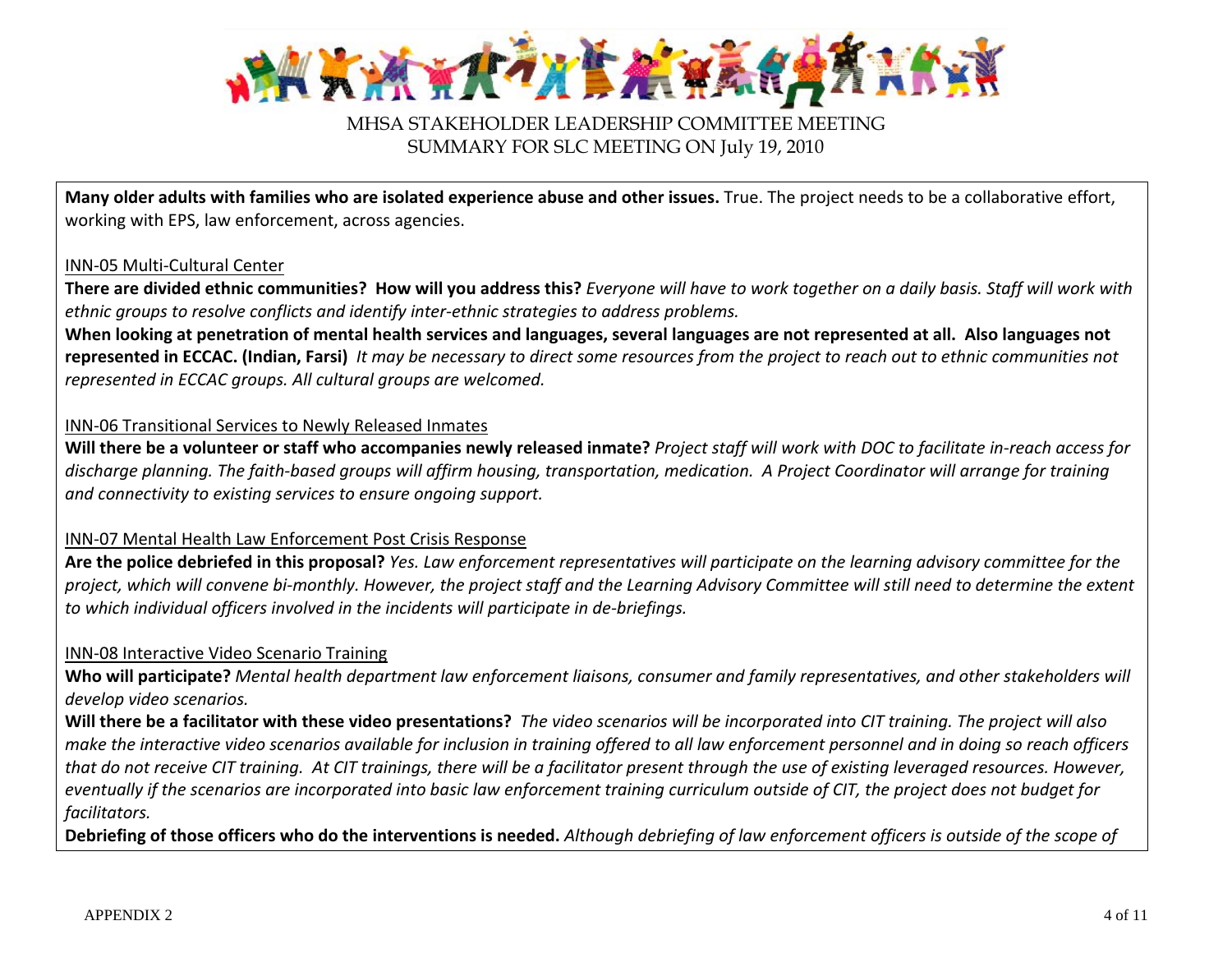

the project, law enforcement personnel will participate in a Learning Advisory Committee for the project. Within the LAC, there are *opportunities for dialogue between representatives of various stakeholder groups.*

**Accountability. What will we hold the police force as a whole to?** The project is intended to achieve incremental progress with the problem of inadequate mental health training for law enforcement and associated negative outcomes that arise for consumers/family members. The project attempts to reach greater numbers of law enforcement personnel through the inclusion of video scenarios that bring the perspectives *of mental health consumers and ethnic communities into existing law enforcement trainings.*

### **Answers to MHB Questions**

The following are answers to questions submitted by the members of the Mental Health Board (MHB). The MHD's responses to these questions were distributed to participants (and posted for the public) of the July 19, 2010 Stakeholder Leadership Committee (SLC) meeting. The questions and responses were also discussed at each meeting.

Questions 1 through 4 relate to the INN Plan in general. Questions 5 through 10 applies to each individual INN project. Thus, while an introductory answer is given in this document, project‐specific answers can be found in each project's "Aim Statement," Work Plan Narrative (Exhibit C) or Work Plan Description (Exhibit D). In addition, these questions will be further addressed during the stakeholder's presentations. Question 11 is in regards to the Community Services and Supports (CSS) Plan. The question is answered here and will be discussed during the July 19, 2010 SLC meeting.

1. Once the county receives these MHSA Innovation Project dollars from the State, does the MHD have jurisdiction to change the projects, or redirect the funding? Or is the funding locked into these project designs? If it can be changed how will all concerned be informed? When INN projects are approved, the County is authorized to incur expenses against each project, and receives the total funding requested for the approved projects for a specific fiscal year. As with the CSS and Prevention and Early Intervention (PEI) components, the MHD is authorized to move funds between INN projects and to adjust services so long as the target population and the overarching goals of the project(s) are not changed and so long as the project continues to meet the State's definition of "innovation." For example, during the procurement process, one project may cost less than initially budgeted, while another project may cost more. In this instance, the MHD can alter funding allocations for each project. The MHD cannot redirect unexpended funds into a new project altogether; however, it can choose *to terminate a project after consultation with stakeholders.*

The nature of the INN projects and the constant evaluation and assessment necessitate some flexibility in program design. It is anticipated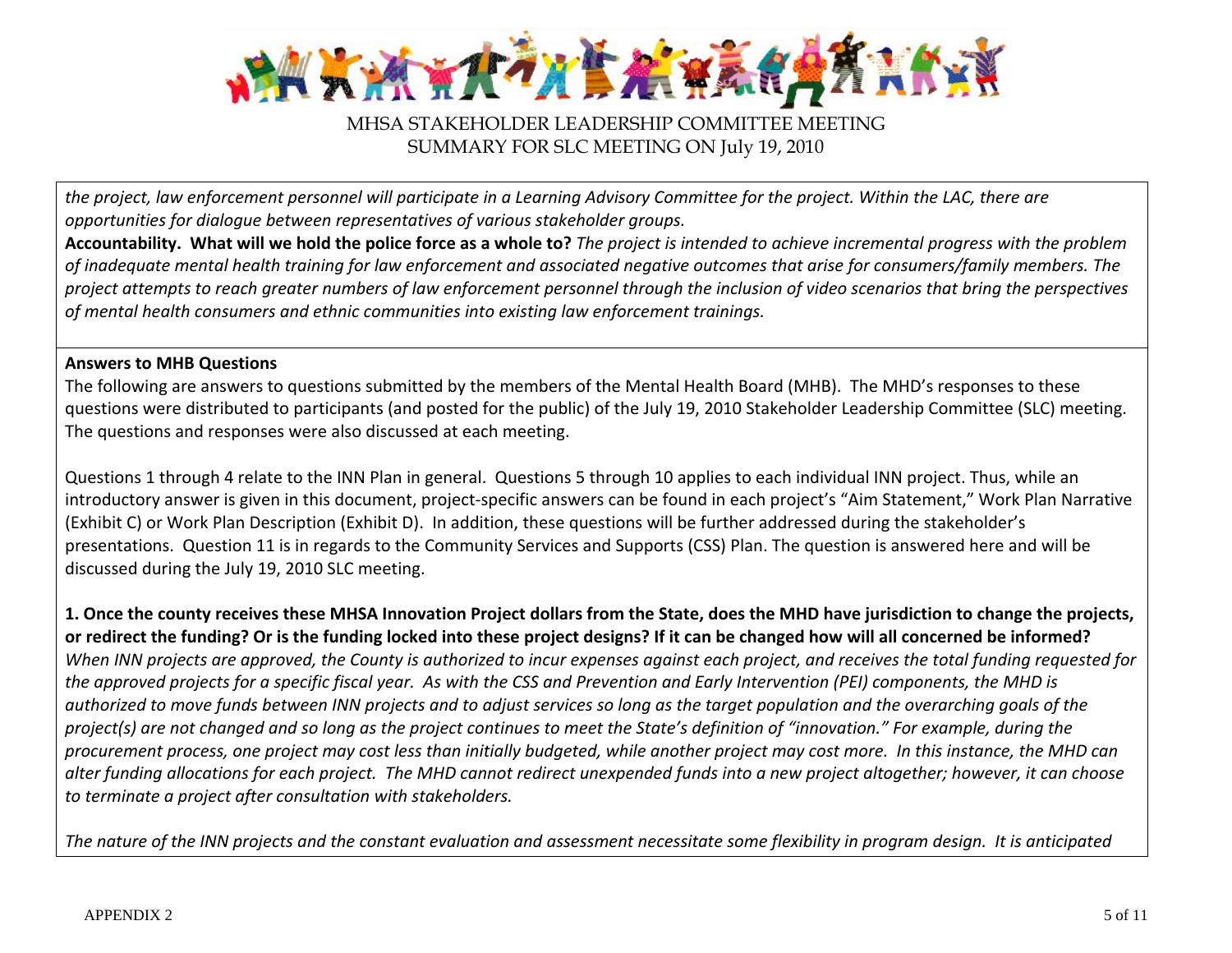

that the Learning Advisory Committees will be engaged in improving/adjusting the program design throughout the life of the projects.

The MHD anticipates that reporting on the progress of each INN project quarterly to the SLC and MHB. The need for significant changes to *funding could be discussed in those forums.*

2. What happens to the MHSA Innovation monies if a project is not supported by the MHB? If a project is not supported by MHB, then the MHD must decide whether or not to submit the project to the Board of Supervisors. If a County-submitted project is not approved by the State, then the funding that was allocated to that project remains at the State. All INN funds are subject to reversion if not expended within three years. Based on when the funds were made available, the published INN planning estimates (annual funding allocations) and when the INN guidelines were issued, the County must expend approximately \$6.5 million by June 30, 2012. For example, if only \$6.0 million are expended by June 30, 2012, then \$500,000 will revert to the State for allocation to all Counties using existing distribution formulas.

3. Does the funding of these projects include funds for location, business expenses, needed insurances, transportation, forms, advertising **etc…?** The expenses for each project vary, and are based on the project's services or activities. As part of a new requirement from the OAC, the MHD has inserted a budget narrative for each of the projects including one for administration. The expense category "Operating Expenses" is very broad, and can include all of the expenses listed in the Mental Health Board's question. In addition to very specific project needs, a project's operating expenses include office supplies, office equipment, shared facility expenses, postage, etc.

4. What structure is in place to manage, oversee and steward the projects, by the MHD? In addition to personnel directly associated with each project (as described in the budget narratives) and existing MHD managers, the INN projects will be supported by the following.

• The MHD's Program Planning and Development Team, including the MHSA Project Manager and the Innovation Coordinator, is responsible for working with stakeholders and other staff to fully develop implementation plans and program designs once the projects are approved by the Board of Supervisors and the State. For both contracted and County-operated projects, the team plays a lead role in ensuring that all program issues – operational, financial, legal, clinical, evaluation, etc. – are identified and addressed. The Innovation Coordinator has primary responsibility for communicating lessons learned and reports to the State and to stakeholders, for supporting the development of the Learning Advisory Committees, for monitoring fidelity to the approved project, and for assisting the MHD incorporate lessons learned into the existing system of care. The team will also coordinate the development of new INN projects based on funding availability, system needs and *stakeholder input.*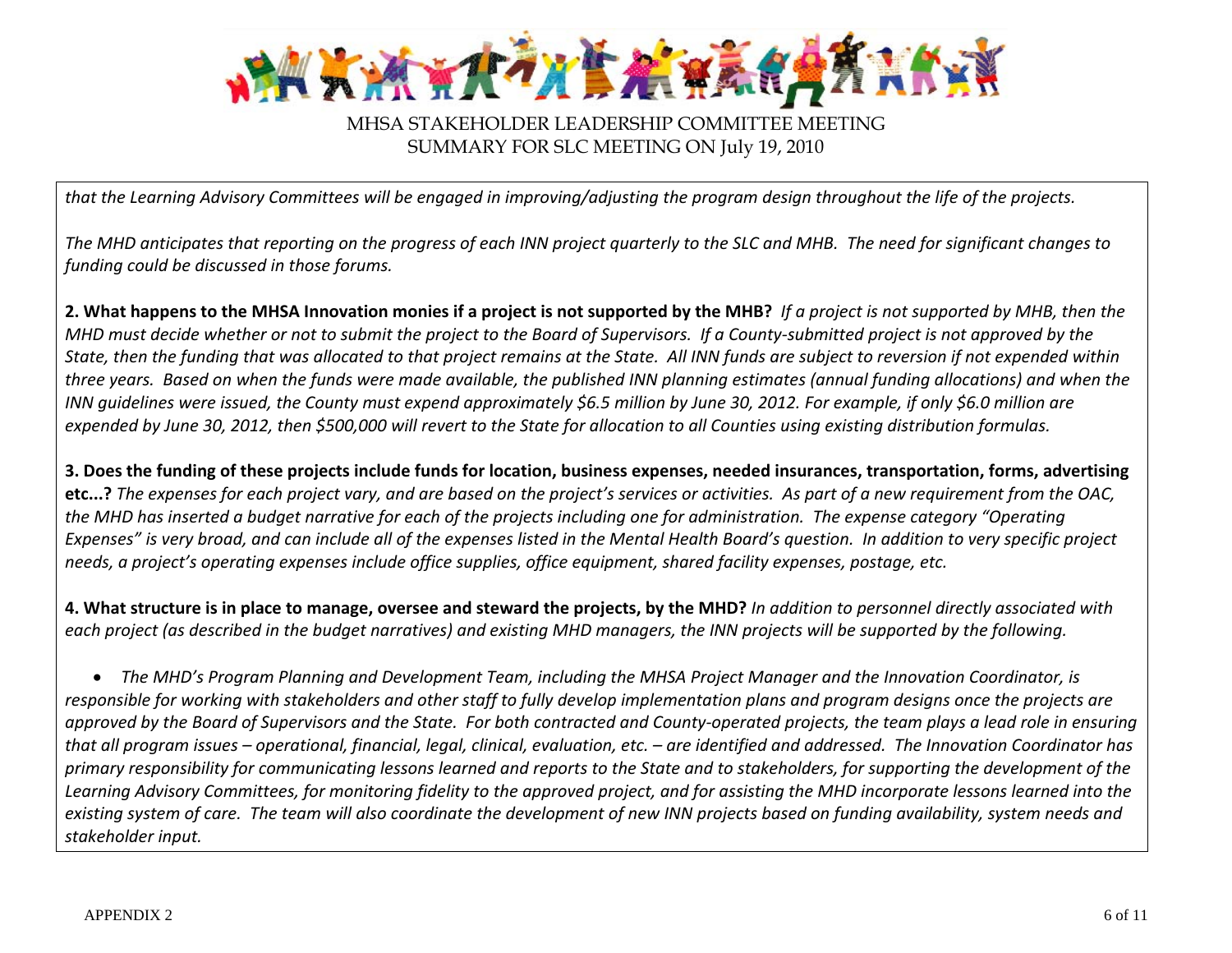

 $\bullet$  For each INN project the Mental Health Department (MHD) will convene a "Learning Advisory Committee (LAC)," which will be formally established after approval by the OAC. The members will serve in an advisory capacity to the project staff for the life of the project. While the membership of each LAC will be different, all will include consumers and/or family members, providers, system partners and MHD staff. Each LAC will perform three critical tasks. First prior to initiating services, the LAC will help staff members finalize project success measures, monitoring tools and reporting infrastructure. Second, while the project is being implemented, the LAC will meet on a regular basis (e.g. quarterly) to review the project's progress and outcome data. Third, LAC members assess the project's efficacy, assist in preparing and presenting final reports, and create opportunities for disseminating information, integrating practices or replicating services based on lessons *learned.*

 $\bullet$  Throughout the process, each Learning Advisory Committee will be supported by a professional program evaluator who will be assigned to each project. This resource will need to be procured and deployed in support of each project. The evaluators will serve as an *additional resource to the MHD's Decision Support team.*

• In addition, the MHD will add 1.0 full time staff persons to both the Adult/Older Adult and the Family & Children Divisions. These two operating divisions are responsible for implementing and monitoring all program services. They assume a primary role once the services are ready to be initiated. The addition of two staff persons will ensure that the INN projects are implemented expeditiously and monitored reqularly. Each "Project Coordinator" will be assigned several INN projects and will assist in supporting the Learning Advisory Committees. The MHD will reassess the permanency of these positions upon completion of the initial projects since the projects are time-limited and *because funding for the INN component will fluctuate significantly over the next several fiscal years.*

**5. Why do these programs qualify as innovative programs?** A project meets the OAC's guidelines for being "innovative" if it 1) introduces new mental health practices/approaches, 2) changes existing ones, or 3) introduces new applications or practices/approaches that have been successful in non-mental health contexts. How each project meets these requirements is answered in the "Contribution to Learning" section of the Work Plan Narrative (Exhibit C) and will be discussed in more detail during each project's presentation.

**6. Where will the projects be located?** Although the specific location for each project has not yet been determined, the general method for delivering the service/activity – at a central location, at clients' residences, in pediatrician's offices, etc. – is identified in the "Project *Description" section of the Work Plan Narrative (Exhibit C) and will be discussed during the presentation.*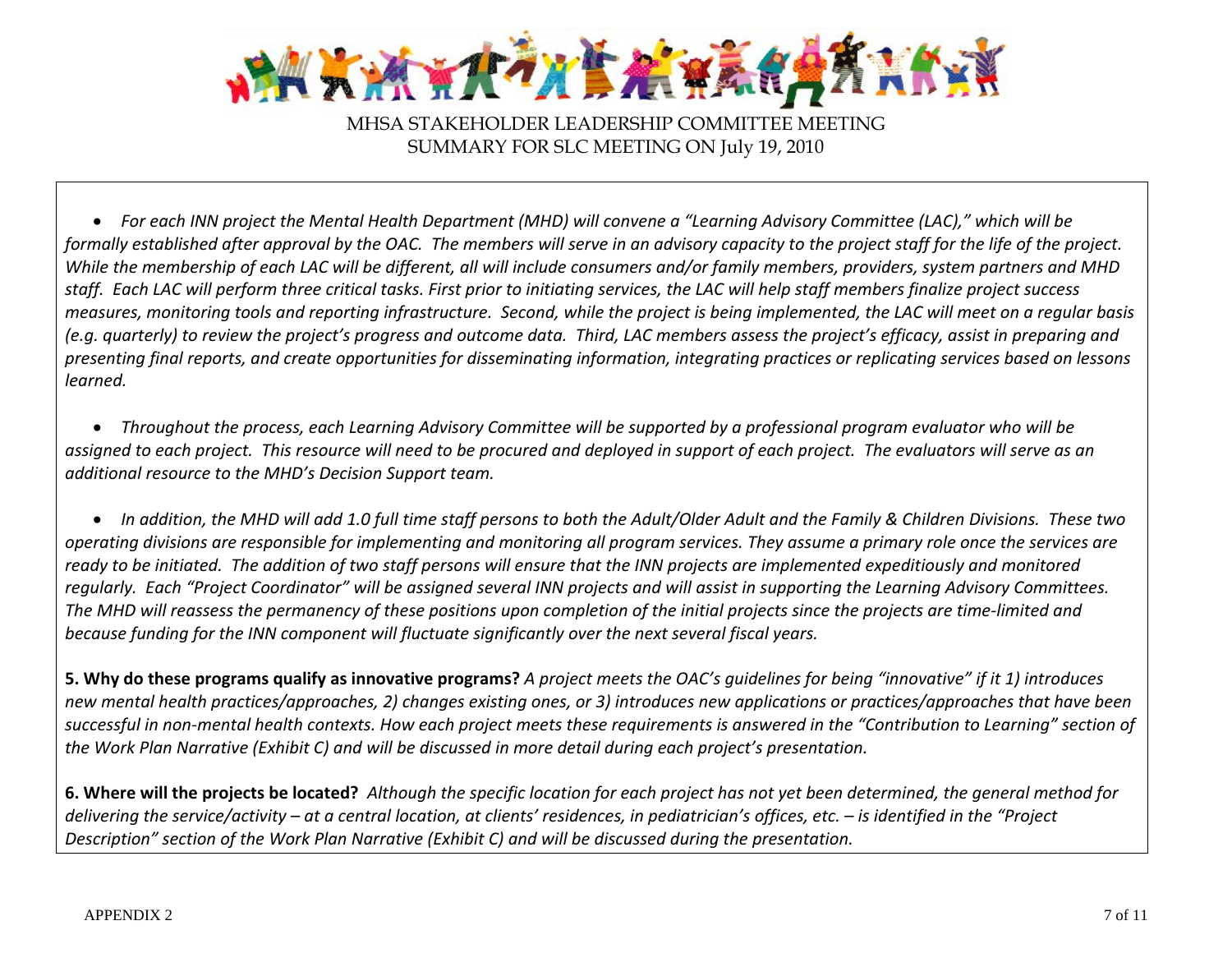

7. Would the project have staff members who speak languages other than English and be culturally sensitive? While the specific language requirements will vary by project, the MHSA General Standards require the services to be provided in a culturally competent manner. At a minimum, the MHD is responsible for ensuring that services can be provided in the threshold languages. The answer to this question for each specific project can be found in the "Project Description" section of the Work Plan Narrative (Exhibit C) and will be discussed during the *presentation.*

8. What outcomes measures will be used to evaluate the projects? Why can these outcomes not be identified and discussed before the start of the projects? (Each project under Project Measurements has "Data Collection and Quantitative and Qualitative analysis" but does not list what will make this up and what results would be considered a success and what would be considered a failure.) *The Work Plan* Narratives have been revised to include statements that articulate each project's aim and success measures. These measures and the methods for their collection and evaluation will be finalized in conjunction with the Learning Advisory Committees prior to the initiation of services. The answer to this question for each specific project can be found in the project's "Aim Statement," Work Plan Description (Exhibit D) *and the Work Plan Narrative (Exhibit C); moreover, these answers will be discussed during the presentation.*

9. How will these projects sustain themselves after the funding ends in 2 to 3 years? While INN funds cannot be used to sustain a project indefinitely, the Learning Advisory Committees, stakeholders and the MHB will be involved in recommending how the lessons learned from each project can be "sustained." As indicated in the "Timeline" section of each Work Plan Narrative (Exhibit C), this question will be taken up well before a project is scheduled to end. Although an obvious method would be to redirect other funds to an INN program/service, the results from an INN project could impact the system in ways that would require little or no County funding. For example, the lessons learned could convince providers to alter existing approaches or service delivery methods, change departmental policies, or access other funding sources. The methods specific for each project can be found in the project's "Aim Statement," Work Plan Description (Exhibit D) and the Work *Plan Narrative (Exhibit C); moreover, these answers will be discussed during the presentation.*

10. What product or outcome is expected by the MHD from the MHSA Innovation Projects, and how will these impact the annual plan for **future years?** Each INN project is expected to contribute to learning by "providing an opportunity to try out new approaches that can inform the current and future practices/approaches in communities." The lessons learned – from successes and failures – could be used to modify current practices or replace entire programs and services. Although not the focus of the INN component, each INN project will produce tangible benefits to clients and the system in the form of services, equipment, partnerships, training, new service delivery models and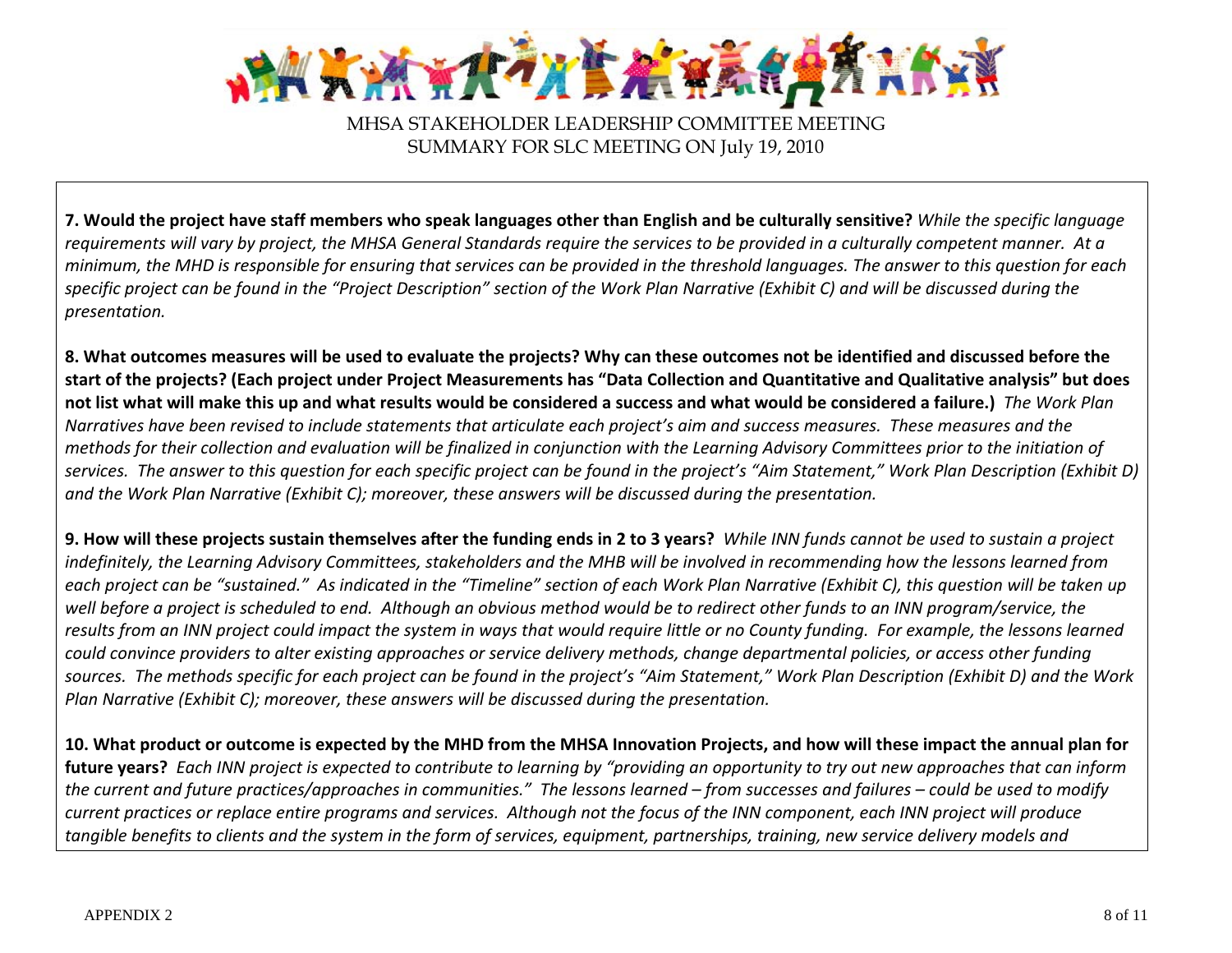

research. The "product" for each project can be found in the project's "Aim Statement," Work Plan Description (Exhibit D) and the Work Plan Narrative (Exhibit C); moreover, these answers will be discussed during the presentation. (Please also see question #9.)

### **11. Are the programs implemented as approved, (9 Strategic Plans)? What Quantitative Data is available?**

A) As part of the County's FY08-09 Annual Update, the MHD consolidated the original CSS Plan's 20 work plans into nine work plans, which have mostly been implemented as approved. By implementation, the County is referring to the processes associated with the programs, services or activities (such as needs assessments) that were identified in the original plan and/or as modified and endorsed by local stakeholders. Generally speaking, FSP, other direct service and outreach programs were implemented as approved. The MHD experienced some delays associated with contractual, logistical or procurement processes inherent in starting new services in a public mental health system. Other challenges resulted from the need to forge more formal collaborations with key system partners (juvenile justice systems, foster care systems, etc.) in order to integrate services. A summary of each CSS work plan, its target population, strategies and current programs is described in the "CSS Plan Summary Documents," which has been provided as part of the SLC/MHB packet.

There are two key differences between CSS implementation and the approved plans. First, the original CSS plan called for the development of a time-limited pilot program to address "first breaks" or the "first onset" of mental illness among transition age youth. Since the CSS plan only allocated "one-time" funds for the program, the County determined that the intended goals of the program would be better met and sustained under the PEI component (see PEI Program/Project 3). Second, while the County has implemented one centralized Mental Health Urgent Care program, the original plan called for two additional smaller sites in the northern and southern regions of the County and for mobile crisis response capabilities. Both goals remain integral to increasing residents' access to non-emergency mental health services. As MHUC operations are optimized, the County will develop appropriate implementation strategies in light of projected decreases in MHSA *funds.*

In addition, while the County has had success incorporating consumers and family members in direct service roles (80-90 individuals) and in system planning, staff and stakeholders acknowledge that the outcomes are far short of intentions. The County will continue efforts to develop more cohesive and robust family member-run and consumer-run programs. These efforts will be integrated with related programs *under WET, PEI, INN and CFTN.*

B) Currently, quantitative data is available, but with significant limitations. First, outcome data (changes for clients) is extremely difficult to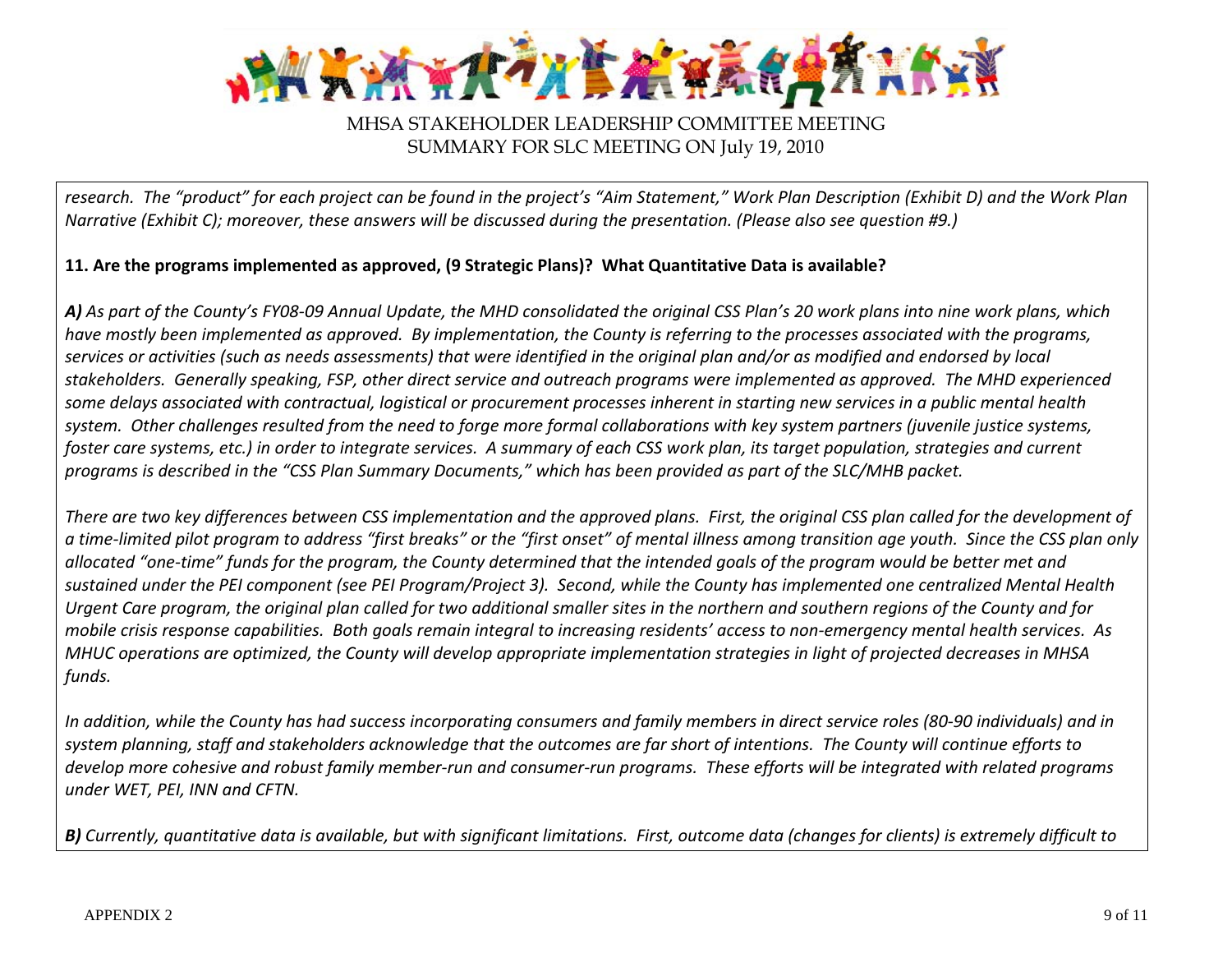

obtain and present systematically. With significant effort, the MHD can provide outcome data for specific programs such as the FSP-90 program operated by Momentum for Mental Health. With even greater effort the MHD can provide some outcome data for very similar programs such as all FSP programs serving TAY. However, because the MHD is still developing standardized, global performance measures, outcome data for entire systems of care (e.g. all adults) cannot be provided because of differences in service levels, need, budgets, etc. Requests for outcome data should be made for specific programs with time dedicated for in-depth presentations.

Second, while utilization data for treatment services are available, utilization data for outreach and engagement services are generally softer and more prone to error. For example, the ECCACs diligently track the services they provide, but since they must do so manually, there is often greater room for error. Similarly, there are challenges related to determining the number of unduplicated clients that CSS work plans or programs serve. Quarterly, the MHD reports on the number of clients served by each CSS work plan. However, there is often significant overlap between CSS work plans and between CSS and "non-CSS" programs. As a result the reported numbers are generally very useful for understanding the progress of specific programs, but are less useful when trying to gauge the progress of an entire work plan. For example, CSS Work Plan A-01 consists of nearly \$24 million in programs and services that are both stand-alone and augmentations or expansions of *existing programs.*

While quantitative data is limited, it does exist, and can be utilized to develop informative reports. Both the MHD and stakeholders should continue to refine reports, improve capabilities (e.g. redeploying an Electronic Health Record), standardize performance measures, and *communicate expectations and limitations in order to make the best‐informed decisions as possible.*

**After all presentations were delivered and time provided for questions for each project, the SLC voted to approve the FY10-11 Annual Update, Supplemental Assignment of PEI funds, and all 8 Innovation plans.**

**Additional Comments/Responses for July 19 SLC Meeting.**

### **Written Comment from Hope Holland after the MHB Meeting:**

The Community Supports (INN) projects 1 (through) 8, and has been part of the planning process. No one in the community objects and I wish to inform the Board of Supervisors that the only objection from the community was an objection to the Mental Health Board.

**Comment Received 7/20/19 (Anonymous)** I am concerned about the Mental Health Department's summation of the Community Services